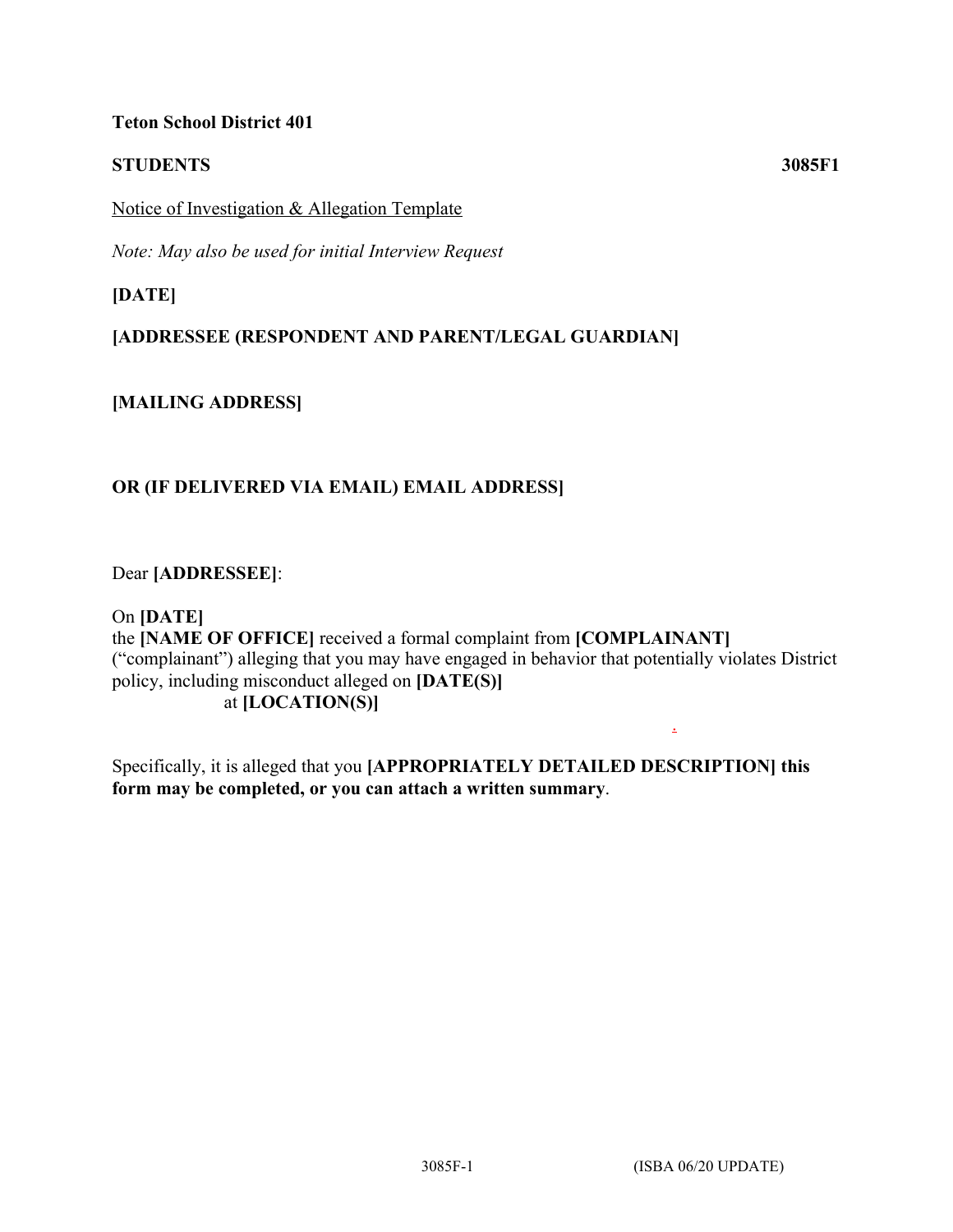This letter serves as formal notice that the District will be conducting a prompt, thorough, and impartial investigation of these allegations pursuant to the procedures detailed in the Policy 3085: **[https://tsd401.org/policies/]**. The District's Title IX Sexual Harassment Grievance Procedure is compliant with applicable federal and state law, including the 2020 Title IX implementing regulations. A copy of this notice has also been provided to the complainant.

Specifically, you are alleged to have violated the following provision(s) of the Policy 3085 Sexual Harassment, Discrimination and Retaliation Policy:

# **[https://tsd401.org/policies/]**

You are considered "not responsible" for violating District policy, unless and until **a preponderance of the evidence** proves that a violation of policy has occurred. The burden is on the District to gather evidence, investigate the allegations, summarize all relevant evidence in a final investigation report, and make a final determination of responsibility (subject to appeal). No determination of responsibility will made until the conclusion of the process and after the parties have been given an opportunity to inspect, review, and respond to all directly related and/or relevant evidence obtained by the District.

Should the allegations need to be modified, or if additional allegations emerge over the course of this investigation, this office will provide you with an updated and revised Notice of Investigation and Allegations.

Below, you will find details included to ensure that the District process is transparent to you, so that you fully understand your rights and the District's procedures.

- 1. The District's applicable procedures can be found online at **[https://tsd401.org/policies/]**. If you need a hardcopy or accessible copy of these procedures, you should direct a request to the **Superintendent** with contact information.
- 2. You are expected to preserve any evidence in your possession related to the allegations. Examples include, but are not limited to, screenshots of social media posts or electronic conversations (e.g., Snapchat, Facebook Messenger, WhatsApp, TikTok, text messages, etc.), written communication, audio or video recordings, photos, receipts, call logs, or any other relevant information.
- 3. Please plan to bring all evidence, documents, and items that you believe will be helpful to the investigator(s) to your interview or provide them beforehand. Originals are preferred to copies, and all materials should be in unaltered form. Expect that you will be asked to verify the accuracy and authenticity of evidence you provide. If information is stored on an electronic device (e.g., cell phone) it is recommended that you be able to show the device itself to the investigator(s) during the interview.
- 4. You may not record any meetings pursuant to this process. Doing so is a violation of Procedure 3085P. The District will record or transcribe proceedings, and those recordings or transcriptions will be made available to you.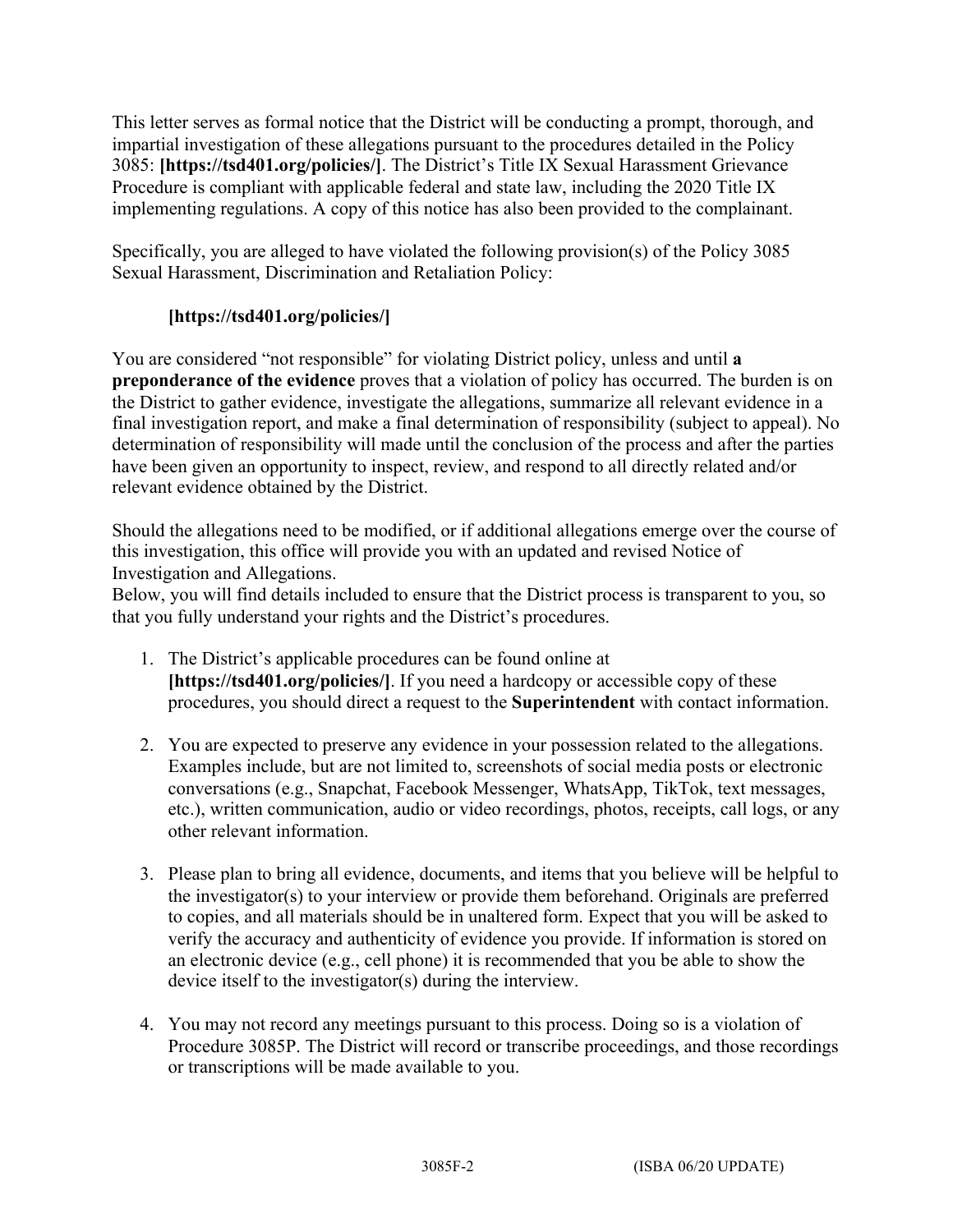- 5. Breaks are permitted during the interview, upon request.
- 6. You should plan to be available for the interview for at least **1 hour.**
- 7. You may bring materials into the interview that are relevant to the investigation, but no other materials, bags, backpacks or personal items are permitted. Your phone should be silenced if you will have one with you.
- 8. You will be permitted to ask questions of the investigator(s), and should be prepared for them to ask many questions of you. Your honesty and cooperation are expected. You are expected to maintain decorum during the interview and to respect the serious nature of the proceedings.
- 9. The District cannot obligate you to participate in the interview. If you do not intend to attend, please notify the **Superintendent** at **481 N. Main St., Driggs, Idaho, 83422, 208-228-5923, [mrw@d401.k12.id.us](mailto:mrw@d401.k12.id.us)**.
- 10. Your rights in the process are detailed throughout the District's procedures.

### Investigation and Interview

#### **[INVESTIGATOR(S)]**

has/have been assigned to this matter. The investigator(s) are neutral professionals whose role is to objectively collect and compile all available information relevant to the allegations and compose a thorough, detailed investigation report. They will be **taking notes AND/OR recording** during the interview. A summary or transcript of your interview will be provided to you following the interview and you will be asked to verify its accuracy, in writing, to the investigator(s).

If you have any questions regarding the qualifications or training of the investigator, please feel free to contact me directly. Similarly, if you have a concern that the investigator is potentially biased or has a conflict of interest, you must raise that issue with me prior to your scheduled interview.

At this time, we ask you to schedule an interview with the District's investigator(s). Two suggested times that work for an appointment to interview you are below, and we have already checked to make sure that these times work with your class schedule. Please contact the investigator(s) at **[CONTACT INFORMATION]**

to confirm which of these times work best for you.

1. **[OPTION 1]** 2. **[OPTION 2]**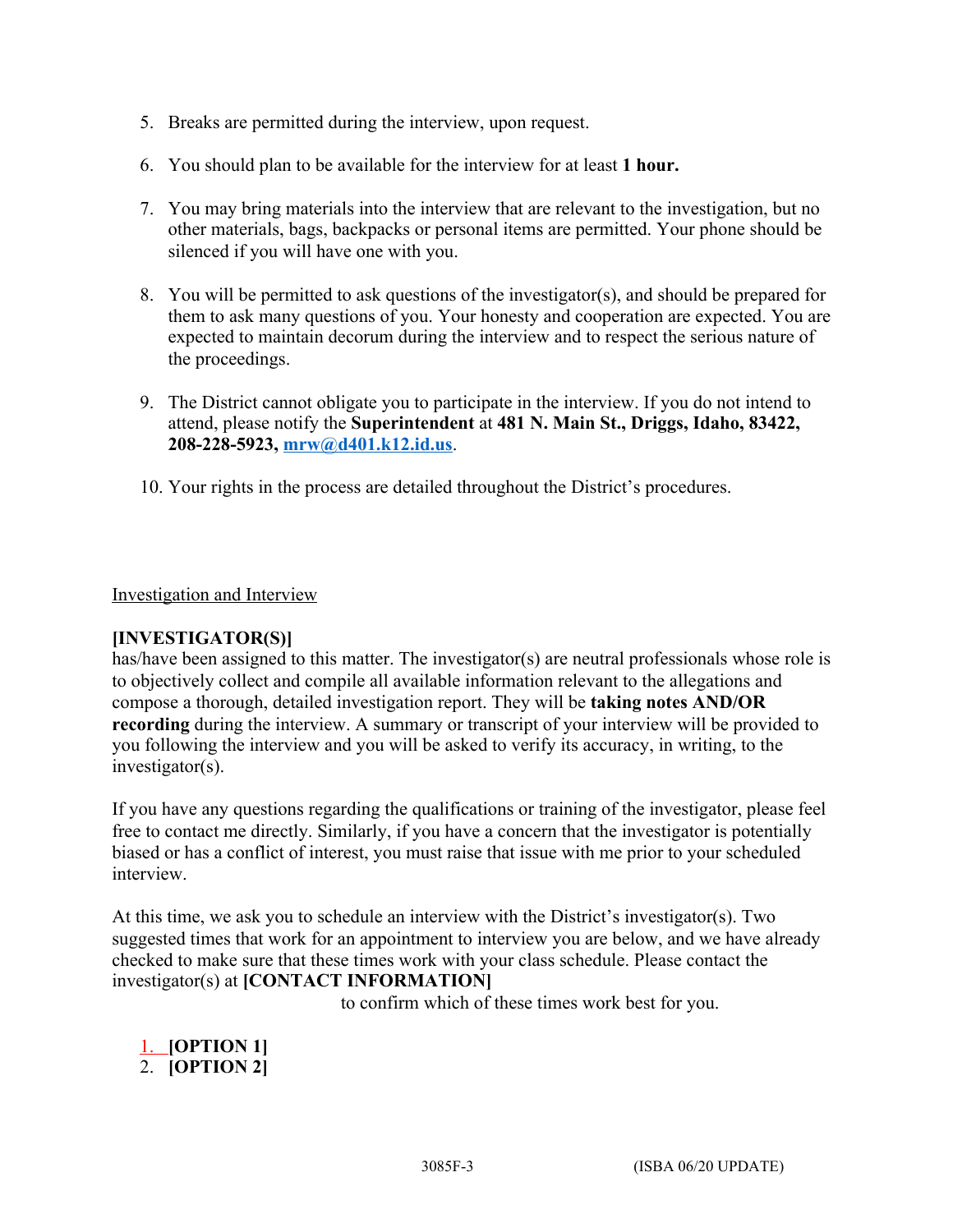# **[SPECIFY ANY MEETING PROCEDURES OR CONDITIONS IF THE STUDENT/EMPLOYEE HAS BEEN SUBJECT TO EMERGENCY REMOVAL.]**

### **[ONLY INCLUDE IF ISSUING A NO CONTACT ORDER BETWEEN THE PARTIES: No Contact Order**

**Effective immediately, I am instituting a no contact order that prohibits you and the complainant from having direct or indirect contact with one another. This information will also be provided to the complainant and other appropriate officials as needed. This order is not a determination that Policy 3085 has been violated. If you have questions or concerns about the no contact order, please contact me.]**

### Advisors

You have the right to an advisor of your choosing, who can be an attorney, to accompany you to all meetings, interviews, and hearings and to assist you in this process. **If you would prefer that the school/district appoint a school/district-trained advisor for you, please let me know as soon as possible.** Upon request, a pre-interview meeting between you, your advisor, and the investigator(s) to explain the District process and answer any questions may be arranged by contacting the investigator.

#### Retaliation

This letter also serves as a reminder that District policy prohibits retaliation, as defined in Procedure 3085P. Retaliation exists when an individual harasses, intimidates, or takes other adverse actions against a person because of that person's participation in an investigation or because of their support of someone involved in an investigation.

The District will impose sanctions on any faculty, student, or staff member found to be engaging in retaliation, and on individuals who encourage third parties to retaliate on their behalf.

If you experience any retaliation, please contact me immediately.

#### False Statements and/or False Information

Please also be reminded that Procedure 3085P prohibits making false statements and knowingly providing false information in the course of a District grievance process.

To ensure that the investigator(s) can obtain as much accurate and objective information about this matter as possible, please do not suggest to any witness that they distort or align their accounts.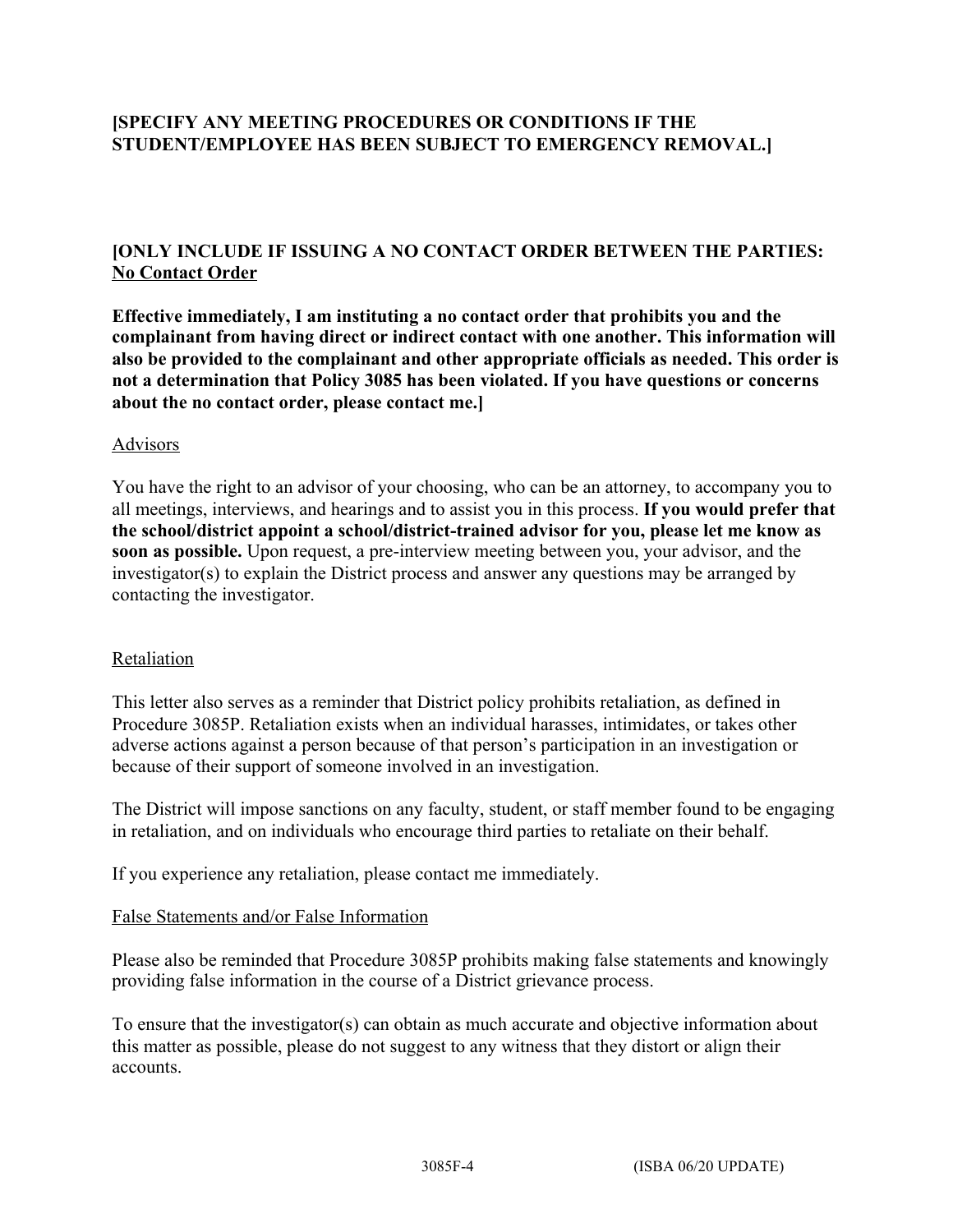Should it be alleged that you have violated these rules, the District reserves the right to address those allegations inside of this process or to address the allegations as a separate matter pursuant to Procedure 2085P.

### Confidentiality

You have the right to discuss this matter with your advisor and others, but the District will conduct this investigation confidentially, meaning that it will only share information as permitted or required by law. The District asks for your discretion in what you choose to share and hopes that you will respect the private and sensitive nature of these allegations. The complainant has been provided with the same information.

### Campus Resources

I understand that receiving this notice may result in many questions and potential distress. I encourage you to avail yourself of any of the following resources that you may find helpful as you work to resolve this matter.

# **[OPTIONAL: Counselor**

# **{SERVICES PROVIDED AND CONTACT INFORMATION}**

# **{ANY OTHER INTERNAL OR EXTERNAL APPLICABLE SUPPORTIVE SERVICES}**

# **{DESCRIPTION OF SERVICES PROVIDED AND CONTACT INFORMATION}]**

### Disability Services

If you or another individual needs reasonable accommodations due to a qualifying disability in order to fully and meaningfully participate in this process, please contact **the Superintendent** at **[208-228-5923, mrw@d401.k12.id.us** prior to any meeting or interview in which reasonable accommodations may be needed.